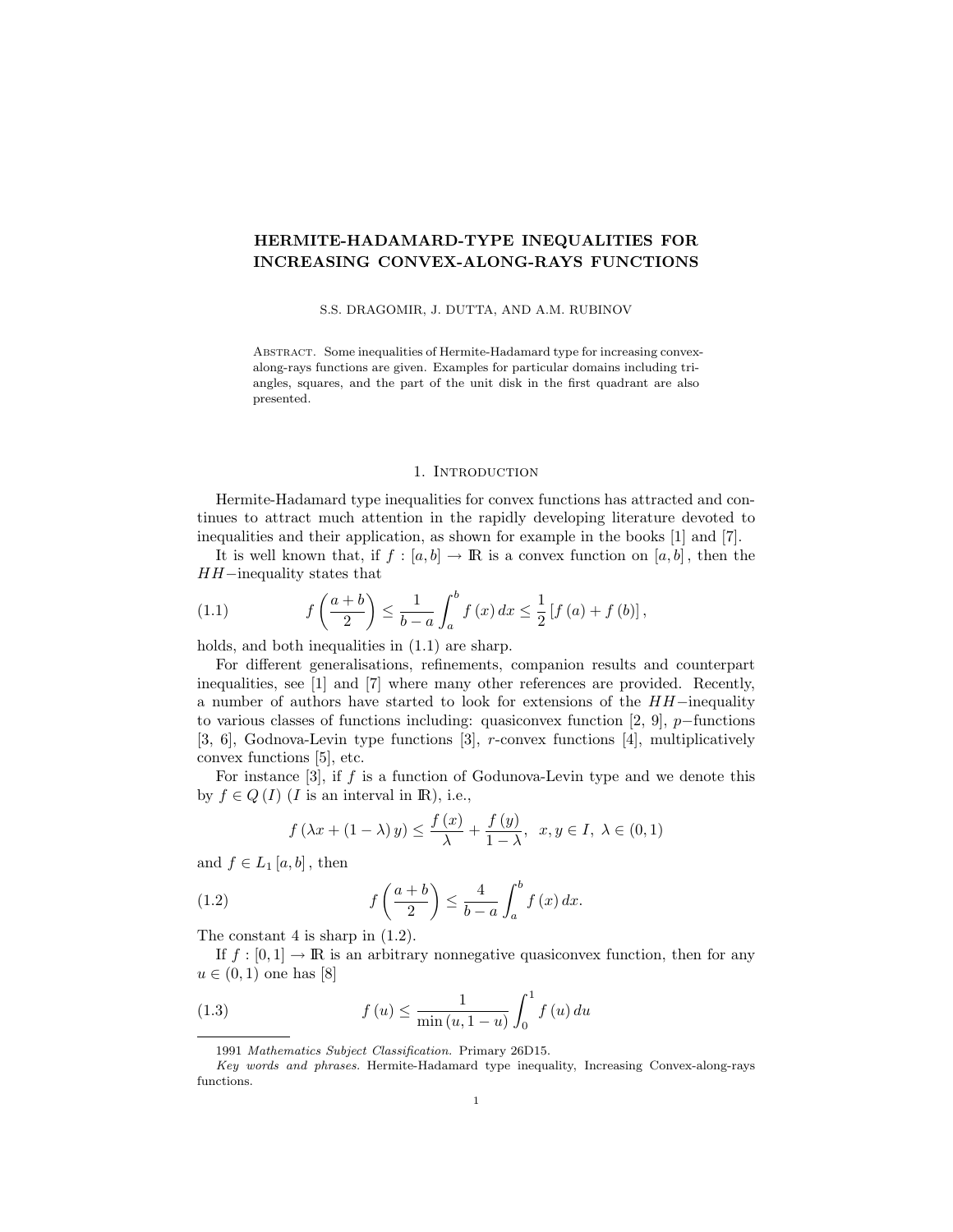and the inequality (1.3) is sharp.

In the present paper some HH−type inequalities for increasing convex-alongrays functions defined on  $\mathbb{R}^2_+$  are given. Examples for particular domains including triangles, squares and the part of the unit disk in the first quadrant are also presented.

### 2. Preliminaries

A function f defined on the quarter  $\mathbb{R}^2_+ = \{(x, y) \in \mathbb{R}^2 : x \geq 0, y \geq 0\}$  is called increasing if  $(x_1 \ge x_2, y_1 \ge y_2) \implies f(x_1, y_1) \ge f(x_2, y_2)$ . The function f is called convex-along-rays if its restriction to each ray starting from zero is a convex function of one variable. In other words, it means that the function

$$
f_{x,y}(\alpha) = f(\alpha x, \alpha y), \qquad \alpha \ge 0
$$

is convex for each  $(x, y) \in \mathbb{R}^2_+ \setminus \{0\}$ . We shall study increasing convex-along-rays (ICAR) functions. The class of ICAR functions is broad enough. It contains, for example all convex increasing functions and all functions of the form

$$
f(x,y) = \sum_{i,j=0}^{\infty} a_{ij} x^i y^j
$$

with  $a_{ij} \geq 0$  for  $i + j > 0$ . The function  $f(x, y) = \sqrt{xy}$  is concave, however this function is convex-along-rays, hence ICAR.

It is known ([8]) that an ICAR function is continuous on the  $\mathbb{R}^2_{++} := \{(x, y) \in$  $\mathbb{R}^2_+ : x > 0, y > 0$  and lower semicontinuous on  $\mathbb{R}^2_+$ . We assume in the sequel that  $\frac{x}{0} = +\infty$  for all  $x \ge 0$ .

Let  $(\bar{x}, \bar{y}) \in \mathbb{R}^2_+$ . Consider the function

(2.1) 
$$
l(x,y) = \min\left(\frac{x}{\bar{x}}, \frac{y}{\bar{y}}\right).
$$

We shall call a function of the form (2.1) min-type function. Min-type functions are the simplest nonlinear concave ICAR functions. The study of arbitrary ICAR functions can be accomplished by means of min-type functions. The following result holds.

**Theorem 2.1.** [8] Let f be an ICAR function defined on  $\mathbb{R}^2_+$ . Then for each  $(\bar{x}, \bar{y}) \in \mathbb{R}^2_+ \setminus \{0\}$  *there exists a number*  $b = b(\bar{x}, \bar{y}) > 0$  *such that* 

(2.2) 
$$
b(\min\left(\frac{x}{\bar{x}},\frac{y}{\bar{y}}\right)-1)\leq f(x,y)-f(\bar{x},\bar{y}) \ \text{for all } (x,y).
$$

We shall apply Theorem 2.1 in the study of H-H type inequalities for ICAR functions.

# 3. The Main Result

Let  $D \subset \mathbb{R}^2_+$  be a closed domain, that is D is a bounded set such that clint  $D =$ D. Let  $A(D)$  be the area of D. Denote by  $Q(D)$  the set of points  $(\bar{x}, \bar{y}) \in D \cap \mathbb{R}^2_+$ such that

(3.1) 
$$
\frac{1}{A(D)} \int_D \min\left(\frac{x}{\bar{x}}, \frac{y}{\bar{y}}\right) dxdy = 1.
$$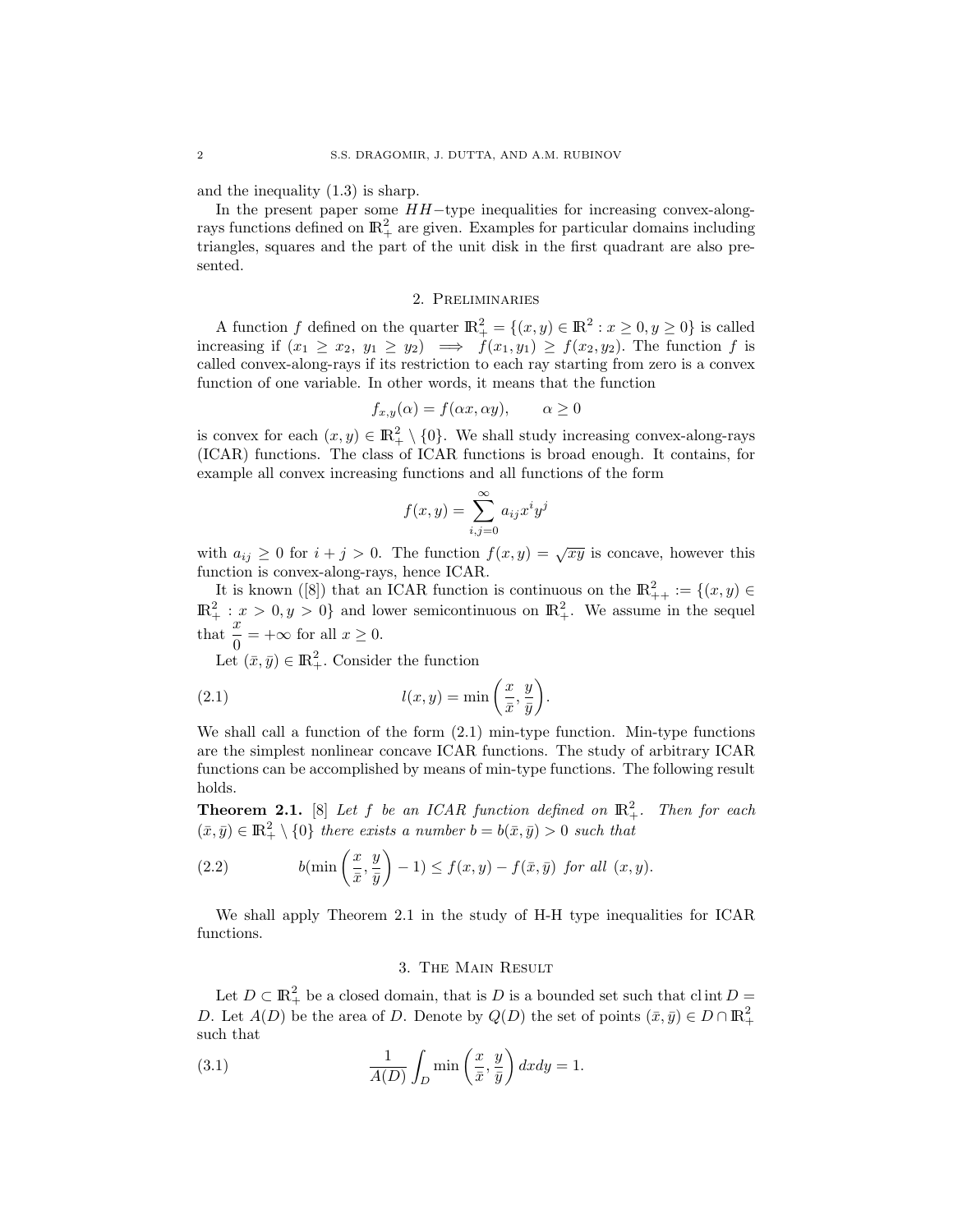#### Proposition 3.1. *The set* Q(D) *is compact.*

*Proof:* We only need to prove that  $Q(D)$  is closed. Let  $(\bar{x}_n, \bar{y}_n) \in Q(D)$ ,  $(\bar{x}_n, \bar{y}_n) \to$  $(\bar{x}, \bar{y})$ . It is clear that if  $(\bar{x} > 0, \bar{y} > 0$  then  $(\bar{x}, \bar{y}) \in Q(D)$ . Assume now that  $\bar{x}=0, \bar{y}>0$ . Then for each  $(x, y) \in D \setminus \{0\}$  there exists an integer N such that

$$
\min\left(\frac{x}{\bar{x}_n}, \frac{y}{\bar{y}_n}\right) = \frac{y}{\bar{y}_n}, \quad n > N.
$$

We also have:

$$
\min\left(\frac{x}{\bar{x}}, \frac{y}{\bar{y}}\right) = \frac{y}{\bar{y}}.
$$

Thus

$$
\min\left(\frac{x}{\bar{x}_n}, \frac{y}{\bar{y}_n}\right) \to \min\left(\frac{x}{\bar{x}}, \frac{y}{\bar{y}}\right), \quad (x, y) \in D \setminus \{0\}.
$$

It follows from this assertion that  $(\bar{x}, \bar{y}) \in Q(D)$ . The same argument demonstrates that  $(\bar{x}, \bar{y}) \in Q(D)$  if  $\bar{x} > 0, \bar{y} = 0$ . We now show that  $(\bar{x}, \bar{y}) \neq 0$ . Let  $\varepsilon > 0$  be a small enough number and  $D_{\varepsilon} = \{(x, y) \in D : x \geq \varepsilon, y \geq \varepsilon\}$ . If  $\bar{x} = 0, \bar{y} = 0$  then

$$
\min\left(\frac{x}{\bar{x}_n}, \frac{y}{\bar{y}_n}\right) \to +\infty \text{ uniformly on } D_{\varepsilon},
$$

hence

$$
\int_{D_{\varepsilon}} \min\left(\frac{x}{\bar{x}_n}, \frac{y}{\bar{y}_n}\right) dx dy \to +\infty,
$$

which is impossible.  $\blacksquare$ 

Proposition 3.2. *Assume that the set* Q(D) *is nonempty and let* f *be a continuous ICAR function defined on* D*. Then the following inequality holds:*

(3.2) 
$$
\max_{(\bar{x}, \bar{y}) \in Q(D)} f(\bar{x}, \bar{y}) \le \frac{1}{A(D)} \int_D f(x, y) dx dy.
$$

*Proof:* Let  $(\bar{x}, \bar{y}) \in Q(D)$ . It follows from (2.2) and the definition of  $Q(D)$  that

$$
(3.3) \quad 0 = b \left[ \frac{1}{A(D)} \int_D \min\left(\frac{x}{\bar{x}}, \frac{y}{\bar{y}}\right) dx dy - 1 \right] \le \frac{1}{A(D)} \int_D f(x, y) dx dy - f(\bar{x}, \bar{y}).
$$

Thus

$$
f(\bar{x}, \bar{y}) \le \frac{1}{A(D)} \int_D f(x, y) dx dy.
$$

Since  $Q(D)$  is compact and f is continuous, it follows that the maximum in (3.2) is attained.

Assume that the set  $Q(D)$  is nonempty and denote by  $Q_m(D)$  the set of all maximal elements of  $Q(D)$ . By definition  $(\bar{x}, \bar{y}) \in Q_m(D)$  means that

$$
(\bar{x}_1,\bar{y}_1)\in Q(D),\ \bar{x}_1\geq \bar{x},\bar{y}_1\geq \bar{y}\ \Longrightarrow\ (\bar{x}_1,\bar{y}_1)=(\bar{x},\bar{y}).
$$

It follows from the compactness of  $Q(D)$  and the Zorn Lemma that the set  $Q_m(D)$ is nonempty and for each  $(\bar{x}, \bar{y}) \in Q(D)$  there exists a point  $(\bar{x}_1, \bar{y}_1) \in Q_m(D)$  such that  $(\bar{x}_1, \bar{y}_1) \geq (\bar{x}, \bar{y})$ . It is easy to show that  $Q_m(D)$  is compact.

Let f be an ICAR function. Since f is increasing it follows that  $\max_{(\bar{x},\bar{y})\in Q(D)} f(\bar{x},\bar{y}) =$  $\max_{(\bar{x},\bar{y})\in Q_m(D)} f(\bar{x},\bar{y})$ . We have established the following result: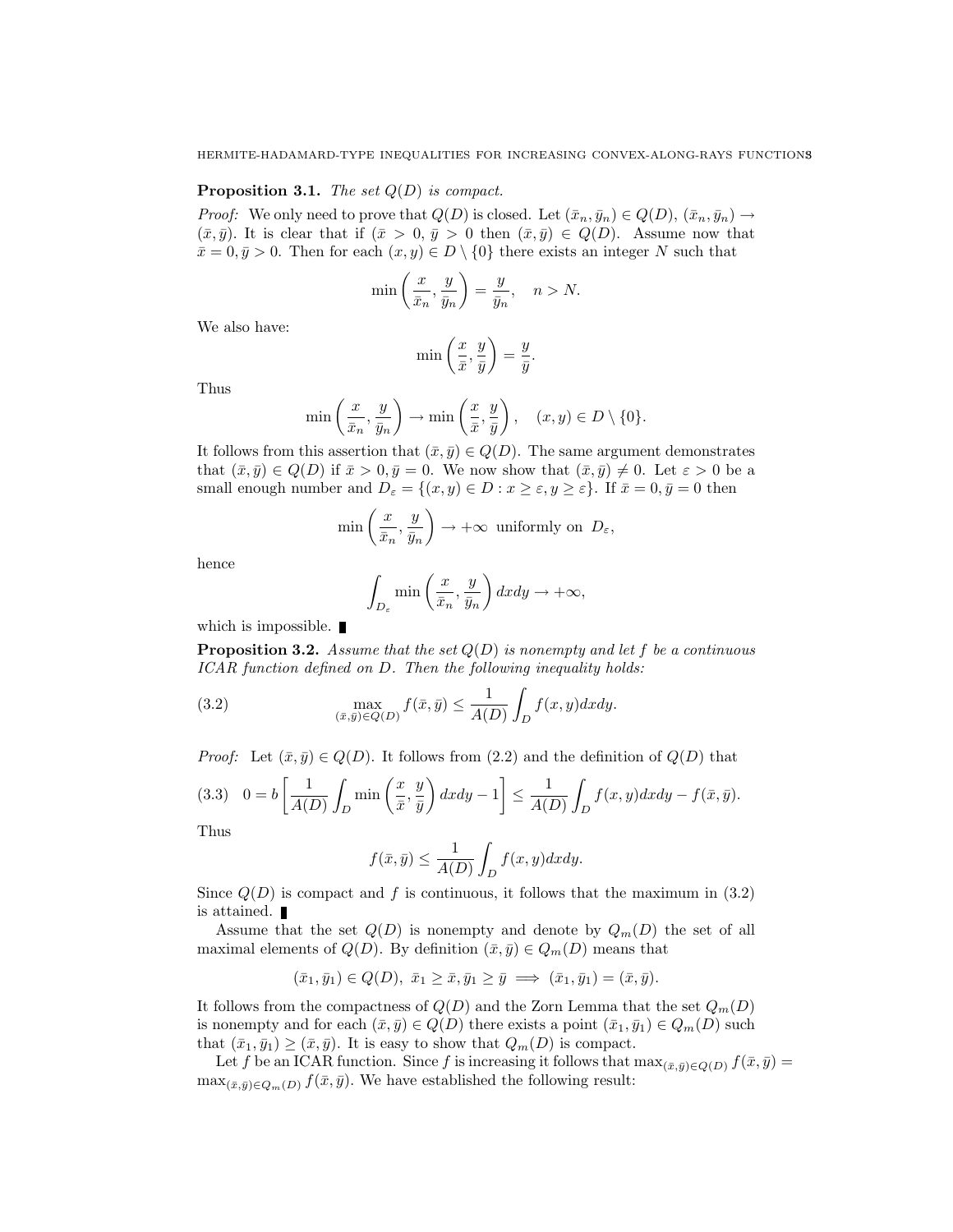**Theorem 3.1.** Let  $D \subset \mathbb{R}^2_+$  be a closed domain and f be a continuous ICAR *function. Assume that the set* Q(D) *is nonempty. Then :*

(3.4) 
$$
\max_{(\bar{x}, \bar{y}) \in Q_m(D)} f(\bar{x}, \bar{y}) \le \frac{1}{A(D)} \int_D f(x, y) dx dy.
$$

**Remark 3.1.** For each  $(\bar{x}, \bar{y}) \in Q(D)$  we have also the following inequality, which is weaker than (3.2):

(3.5) 
$$
f(\bar{x}, \bar{y}) \le \frac{1}{A(D)} \int_D f(x, y) dx dy.
$$

However even this inequality (3.5) is sharp. Indeed if  $f(x, y) = \min_{x \in \mathbb{R}^n} \left( \frac{x}{x} \right)$  $rac{x}{\bar{x}}, \frac{y}{\bar{y}}$  $\bar{y}$  $\Big)$  then (3.5) holds as the equality. It easily follows from (3.1).

4. DESCRIPTION OF THE SET  $Q(D)$ 

The following analysis is motivated by the example in Section 6.5.5 of [8]. Let  $D \in \mathbb{R}_+^2$  be a closed domain of  $\mathbb{R}_+^2$ . We begin with points  $(\bar{x}, \bar{y}) \in Q(D)$ , which do not belong to the interior of D. Let  $t > 0$  be a number such that

$$
(4.1) \t\t D \subset \{(x,y): y \le tx\},\
$$

that is, D is a subset of  $\mathbb{R}^2_+$ , which is contained in a half-plane defined by the line  $\{(x,y): y = tx\}$ . Let  $R_t = \{(x,y) \in \mathbb{R}^2_+ : y = tx\}$  be a ray corresponding to the number t. We assume that the intersection  $R_t \cap D$  is nonempty, this means that  $R_t$ is a support ray to D. We are looking for a point  $(\bar{x}, \bar{y}) \in R_t \setminus \{0, 0\}$  that belongs to  $Q(D)$ , that is

(4.2) 
$$
\frac{1}{A(D)} \int_{D} \min\left(\frac{x}{\bar{x}}, \frac{y}{\bar{y}}\right) dxdy = 1,
$$

where  $A(D)$  is the area of D. Since  $\frac{\overline{y}}{\overline{x}} = t$  and  $y \le tx$  for  $(x, y) \in D$ , we have for  $(x, y) \in D$ :

$$
\min\left(\frac{x}{\bar{x}}, \frac{y}{\bar{y}}\right) = \frac{1}{\bar{y}}\min(tx, y) = \frac{1}{\bar{y}}y.
$$

Denote

(4.3) 
$$
Y_D = \frac{1}{A(D)} \int_D y dx dy.
$$

Then

$$
\frac{1}{A(D)} \int_D \min\left(\frac{x}{\bar{x}}, \frac{y}{\bar{y}}\right) dxdy = \frac{1}{A(D)} \int_D \frac{1}{\bar{y}} y dxdy = \frac{1}{\bar{y}} Y_D.
$$

Thus (4.2) holds if  $\bar{y} = Y_D$ . Since  $(\bar{x}, \bar{y}) \in R_t$  we have  $\bar{x} = \frac{Y_D}{t}$ . We have proved the following result.

**Proposition 4.1.** *Led*  $D \subset \mathbb{R}^2_+$  *be a closed domain and*  $t > 0$  *be a number such that* (4.1) *holds.* Assume that  $\left(\frac{Y_D}{Y}\right)$  $\left(\frac{L}{t}, Y_D\right) \in D$ . Then  $\left(\frac{Y_D}{t}\right)$  $\left(\frac{D}{t}, Y_D\right) \in Q(D).$ 

The similar result we can obtain with the rays  $\tilde{R}_u$  such that

$$
(4.4) \t\t D \subset \{(x,y): x \le uy\}.
$$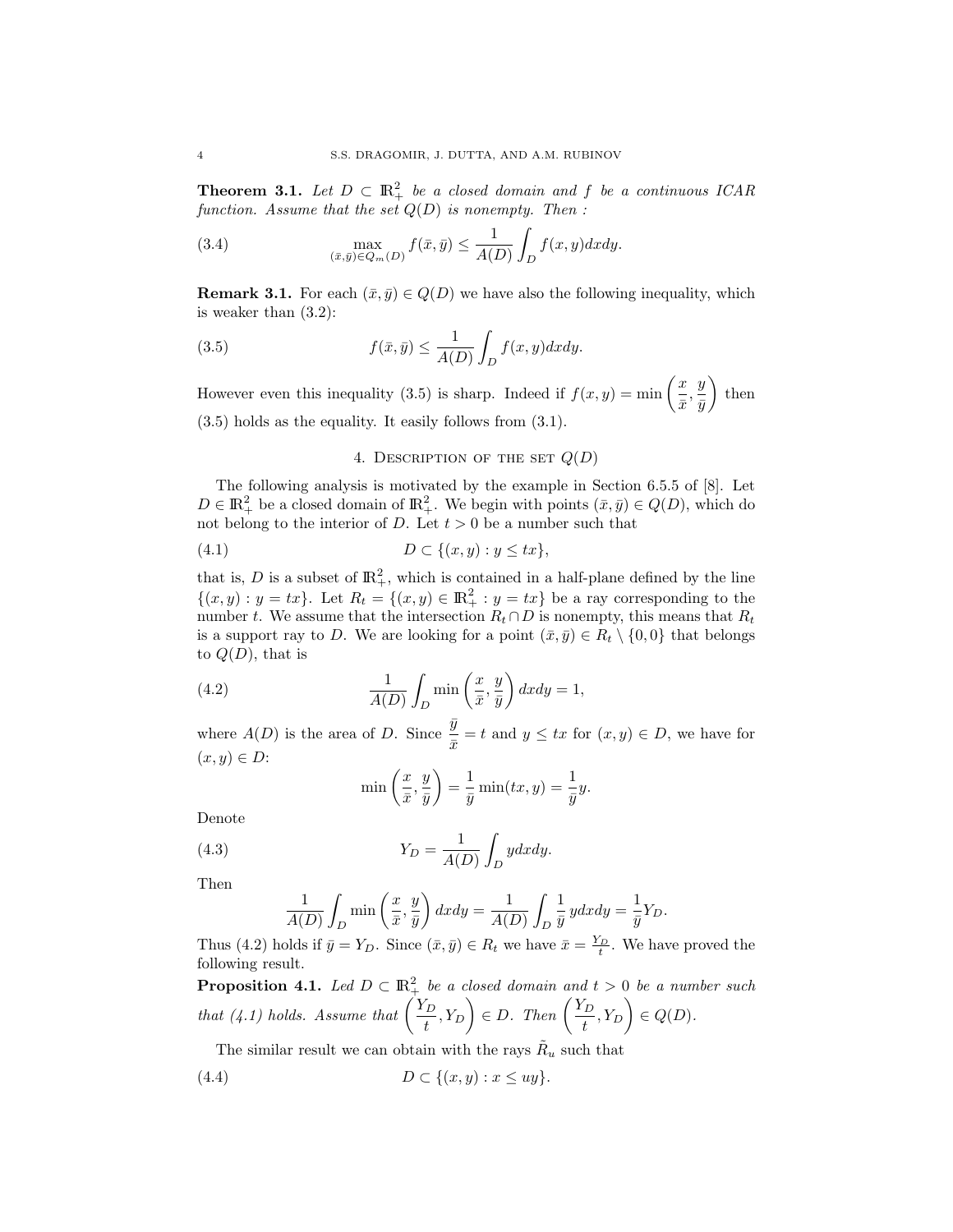**Proposition 4.2.** *Let*  $D \subset \mathbb{R}^2$  *be a closed domain and*  $u > 0$  *be a number such that (4.4) holds. Let*

(4.5) 
$$
X_D = \frac{1}{A(D)} \int_D x dx dy
$$

*Assume that*  $(X_D, \frac{X_D}{X_D})$  $\frac{(X_D)}{u}$ )  $\in D$ . Then  $(X_D, \frac{X_D}{u})$  $\frac{d^2D}{u}$ )  $\in Q(D)$ .

We now describe points from  $(\bar{x}, \bar{y}) \in \text{int } D \cap Q(D)$ . First we need some notations. Let  $(\bar{x}, \bar{y}) \in \text{int } D$  and  $t = \bar{y}/\bar{x}$ . Consider the ray  $R_t$ . This ray intersects D and divided D into two parts  $D_1 \equiv D_1(t)$  and  $d_2 \equiv D_2(t)$  that are located in different half planes, which appeared, when we consider a line, containing  $R_t$ . We have  $D = D_1 \cup D_2$ , where int  $D_i$ ,  $i = 1, 2$  is nonempty and int  $D_1 \cap \text{int } D_2 = \emptyset$ . Let  $Y_{D_1}$ be the number defined by (4.3) for the domain  $D_1$  and  $X_{D_2}$  be the number defined by (4.5) for the domain  $D_2$ . Denote also  $\alpha \equiv \alpha(t) = \frac{A(D_1)}{A(D)}$ . Then  $0 < \alpha < 1$  and

$$
1 - \alpha = \frac{A(D_2)}{A(D)}.
$$

**Proposition 4.3.** *Let*  $(\bar{x}, \bar{y}) \in \text{int } D$  *and*  $t = \bar{y}/\bar{x}$ *. Then*  $(\bar{x}, \bar{y}) \in Q(D)$  *if and only if*

(4.6) 
$$
\bar{x} = \frac{\alpha}{t} Y_{D_1} + (1 - \alpha) X_{D_2}, \quad \bar{y} = t\bar{x}.
$$

*Proof:* We have

$$
\min\left(\frac{x}{\bar{x}}, \frac{y}{\bar{y}}\right) = \frac{1}{\bar{y}}y, \qquad (x, y) \in D_1,
$$

$$
\min\left(\frac{x}{\bar{x}}, \frac{y}{\bar{y}}\right) = \frac{1}{\bar{x}}x, \qquad (x, y) \in D_2,
$$

so

=

$$
\frac{1}{A(D)} \int_{D} \min\left(\frac{x}{\bar{x}}, \frac{y}{\bar{y}}\right) dxdy
$$

$$
= \frac{1}{A(D)} \left(A(D_1) \frac{1}{A(D_1)\bar{y}} \int_{D_1} y dxdy + A(D_2) \frac{1}{A(D_2)\bar{x}} \int_{D_2} x dxdy\right)
$$

$$
\frac{A(D_1) Y_{D_1}}{A(D)} + \frac{A(D_2) X_{D_2}}{A(D)} = \alpha \frac{Y_{D_1}}{\bar{y}} + (1 - \alpha) \frac{X_{D_2}}{\bar{x}} = \frac{1}{\bar{x}} \left(\frac{\alpha}{t} Y_{D_1} + (1 - \alpha) X_{D_2}\right)
$$

.

Assume that  $(\bar{x}, \bar{y}) \in Q(D)$ . Then

$$
1 = \frac{1}{\bar{x}} \left( \frac{\alpha}{t} Y_{D_1} + (1 - \alpha) X_{D_2} \right),
$$

hence  $(4.6)$  holds. On the other side, if  $(4.6)$  holds then

$$
\frac{1}{A(D)} \int_D \min\left(\frac{x}{\bar{x}}, \frac{y}{\bar{y}}\right) dx dy = 1,
$$

so  $(\bar{x}, \bar{y}) \in Q(D)$ .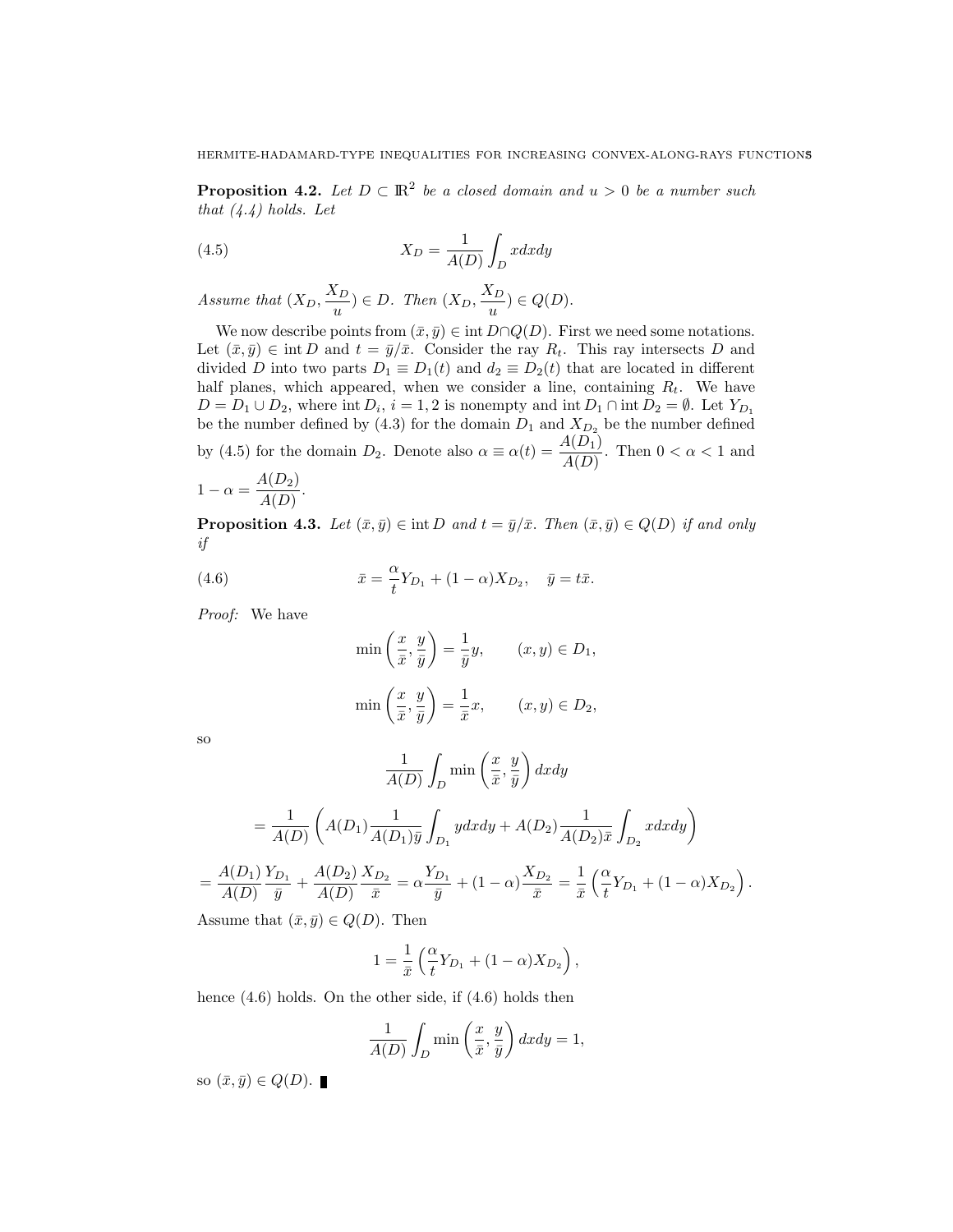#### 5. Examples

We now present some examples.

**Example 5.1.** (see [8], Subsection 6.5.5) Consider the triangle  $D$  as follows

(5.1) 
$$
D = \{(x, y) \in \mathbb{R}^2_+ : 0 \le x \le a, \ 0 \le \frac{y}{x} \le v\}
$$

where  $a > 0$  and  $v > 0$ . Let  $A = (0, 0)$  and  $B = (a, va)$  be vertices of the triangle D. We are looking for a point  $(\bar{x}, \bar{y}) \in Q(D)$  that lies on the side of D with endpoints A and B. According to the analysis above we need to calculate  $Y_D$ . Observe that in this case  $A(D) = \frac{va^2}{2}$ . Observe that  $Y_D$  is given as

$$
Y_D = \frac{1}{A(D)} \int_D y dx dy = \frac{va}{3}.
$$

Thus we have  $\bar{y} = Y_D = \frac{va}{3}$  and  $\bar{x} = \frac{Y_D}{v} = \frac{a}{3}$ . It follows from Remark 3.1 that the following inequality holds for each ICAR function  $f$ :

(5.2) 
$$
f\left(\frac{a}{3}, \frac{va}{3}\right) \le \frac{1}{A(D)} \int_D f(x, y) dx dy.
$$

This inequality is sharp.

**Example 5.2.** Consider the triangle  $D$  defined as

(5.3) 
$$
D = \{(x, y) \in \mathbb{R}^2_+ : 0 \le x \le a, \ 0 \le y \le vx\}
$$

We are now looking for points  $(\bar{x}, \bar{y}) \in Q(D) \cap \text{int } D$ . Assume the  $R_t$  is a ray defined by the equation  $y = tx$  such that  $t > 0$  and  $t < v$ . Hence  $R_t$  intersects the set D and passes through its interior and divides the set into two parts  $D_1$  and  $D_2$  given as

$$
D_1 = \{(x, y) \in \mathbb{R}_+^2 : 0 \le x \le a, 0 \le y \le tx\}
$$

and

$$
D_2 = \{(x, y) \in {\rm I\!R}^2_+: 0 \leq x \leq a, tx < y \leq vx\}.
$$

It is clear that  $D_1 \cup D_2 = D$  and  $\text{int } D_1 \cap \text{int } D_2 = \emptyset$ . Observe that  $A(D_1) = \frac{ta^2}{2}$ and  $A(D_2) = \frac{(v-t)a^2}{2}$  $\frac{1}{2}$ . Observe that for a point  $(\bar{x}, \bar{y})$  to be in int D and on  $R_t$ we need to have the following satisfied

(5.4) 
$$
\bar{y} = t\bar{x}, \quad 0 < x < a, \quad 0 < y < ta
$$

Observe that

$$
Y_{D_1} = \frac{1}{A(D_1)} \int_{D_1} y dx dy = \frac{ta}{3}
$$

and

$$
X_{D_2} = \frac{1}{A(D_2)} \int_{D_2} x dx dy = \frac{2a}{3}.
$$

The point  $(\bar{x}, \bar{y}) \in Q(D)$  in this particular case is given by

$$
\bar{x} = \frac{ta}{3v} + (1 - \frac{t}{v})\frac{2a}{3}
$$

and

 $\bar{y} = t\bar{x}$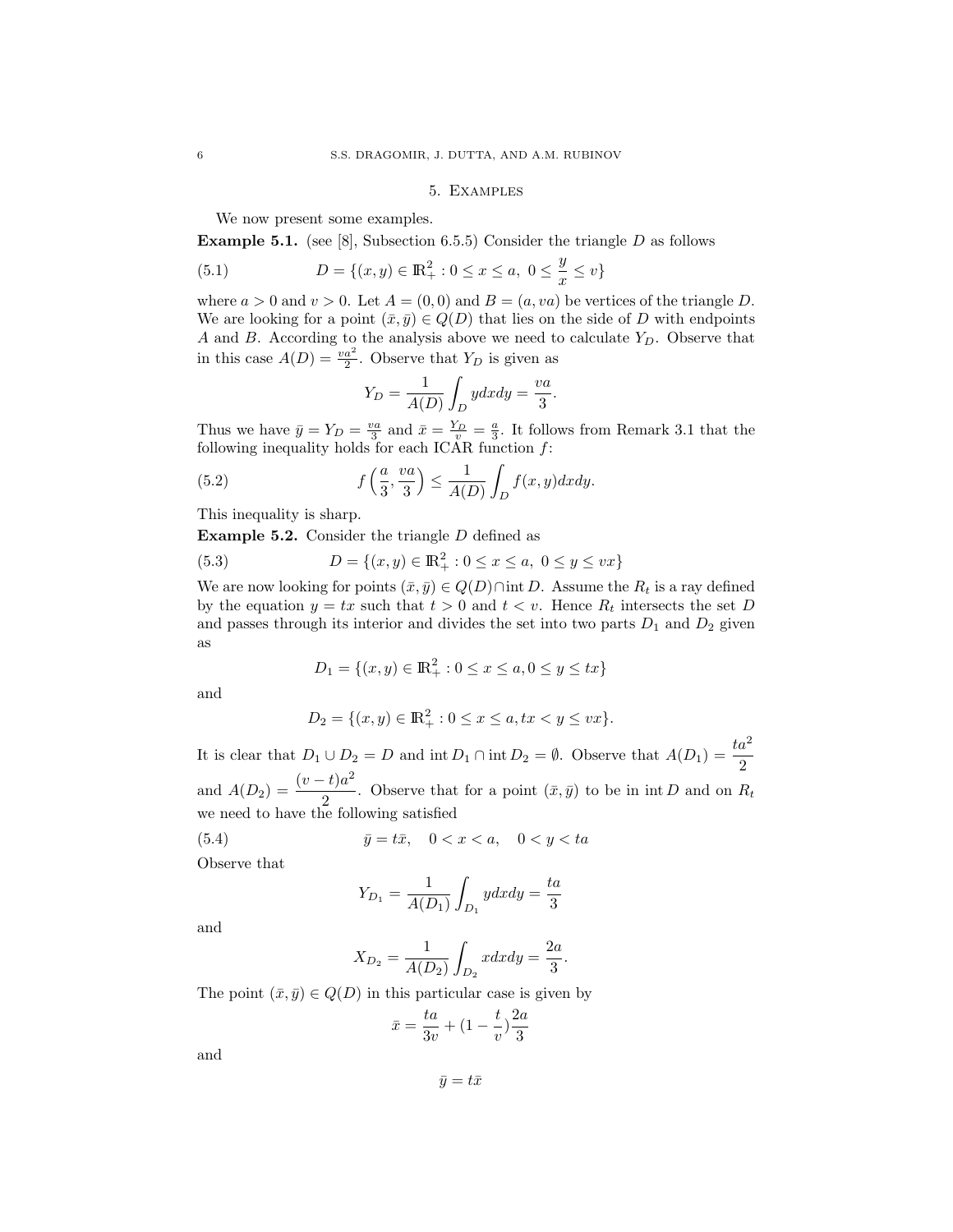It is clear that  $0 < \bar{x} < a$  and  $0 < \bar{y} < ta$ . Observe further that when  $t \to v$  then  $\bar{x} \rightarrow \frac{\bar{a}}{3}$  $rac{a}{3}$  and  $\bar{y} \rightarrow \frac{\dot{v}\dot{a}}{3}$  $\frac{\pi}{3}$ . Hence these interior points tend to the boundary point that was found in the previous example as the ray  $R_t$  converges towards the line passing through the side AB of the triangle.

Eliminating t from the above expressions of  $\bar{x}$  and  $\bar{y}$  observe that the points  $(\bar{x}, \bar{y})$ lie on a parabola of the form

$$
y = 2vx - 3\frac{v}{a}x^2
$$

Observe that this parabola intersects the boundary of  $D$  precisely at three points  $(0,0), \ \left(\frac{va}{3}, \frac{a}{3}\right)$ 3 ) and  $\left(\frac{2a}{2}\right)$  $\left( \frac{2a}{3}, 0 \right)$ . Observe further that  $f(x) = 2vx - 3\frac{v}{a}x^2$  with  $v > 0$ and  $a > 0$  is a strictly convex function with a unique global maximum that is<br>achieved at the point  $\left(\frac{va}{3}, \frac{a}{3}\right)$  which is the point on the boundary of D at which 3 which is the point on the boundary of  $D$  at which the Hermite-Hadamard-type inequality holds for an ICAR function as shown in the previous example. It is clear further that parabola enters the interior of the region D at the point  $\left(\frac{va}{3}, \frac{a}{3}\right)$ 3 ) and leaves it at the point  $\left(\frac{2a}{2}\right)$  $\left(\frac{2a}{3},0\right)$ . The points of the curve that lie in the interior of the triangle  $D$  are in fact the points for which a Hadamard type inequality is true for ICAR functions. It is interesting to note that since the point on the boundary at which the parabola enters the interior of  $D$  is the unique global maximum of the function defining the parabola the points of the parabola lying in the interior of the region  $D$  are actually incomparable since the function is decreasing here.

Let  $P = \{(x, y) \in \mathbb{R}^2_+ : y = 2vx - 3(v/a)x^2\}$ , that is P is the intersection of the graph of the parabola with  $\mathbb{R}^2_+$ . The set of maximal points  $Q_m(D)$  consists of the part of the curve that lies in the interior of the triangle  $D$ , which is  $Q(D)$ along with two boundary points  $\left(\frac{va}{3}, \frac{a}{3}\right)$ 3 ) and  $\left(\frac{2a}{2}\right)$  $\left(\frac{2a}{3},0\right)$  by which the curve enters and leaves the interior of  $D$ . Thus we have

$$
Q_m(D) = (P \cap D) \setminus \{(0,0)\}.
$$

Hence the following inequality holds for an arbitrary ICAR function  $f$ :

(5.5) 
$$
\max_{(\bar{x}, \bar{y}) \in Q_m(D)} f(\bar{x}, \bar{y}) \le \int_D f(x, y) dx dy.
$$

This inequality is sharp and moreover describes the case for the interior of the set and of the boundary in an unified way.

Example 5.3. We will now consider another example to study the analysis in this section. In this case we will now consider the square in  $\mathbb{R}^2_+$  formed by the points  $(0, 0), (1, 0), (1, 1)$  and  $(0, 1)$  as vertices. We will, as before, consider a ray  $R_t$  originating at  $(0, 0)$  and passing through the interior of the square which we denote as D. As before the square is divided into two parts by the ray  $R_t$  (t > 0). The part below  $R_t$  is denoted by  $D_1$  and the part above  $R_t$  is denoted as  $D_2$ . Now as t actually denotes the slope of the ray  $R_t$ , in this particular case we need to deal with three different cases that is  $t > 1$ ,  $t < 1$  and  $t = 1$ . We deal each case below separately.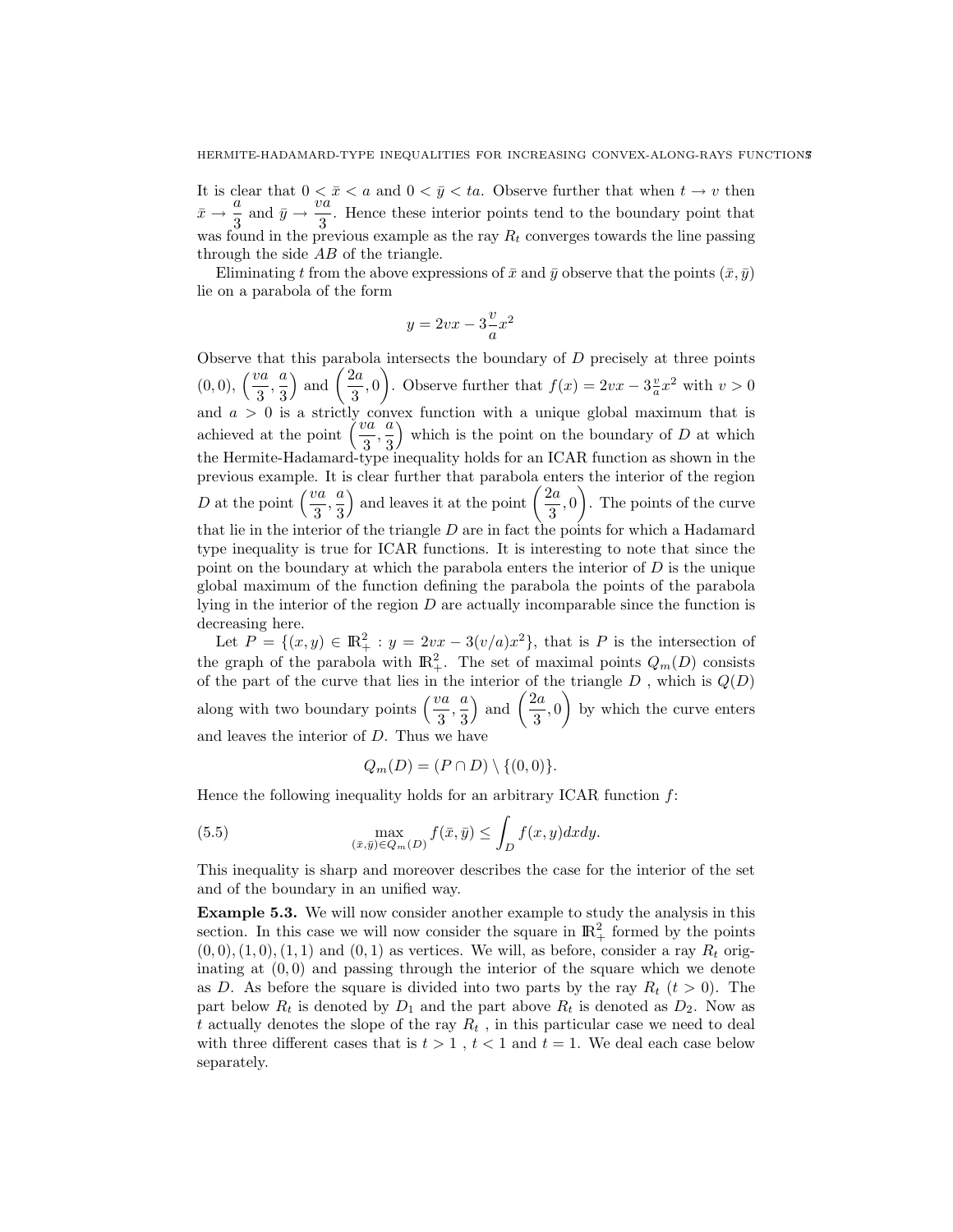**Case 1** ( $t > 1$ )

This is the case where the line  $R_t$  given as  $y = tx$  intersects the boundary of the square formed by the line joining the points  $(0, 1)$  and  $(1, 1)$ . It intersects the line at the point  $\left(1, \frac{1}{t}\right)$ t ). It is clear that  $A(D) = 1$  and  $A(D_1) = \left(1 - \frac{1}{2n}\right)$  $2t$ ) and  $A(D_2) = \frac{1}{2t}$ . Now we calculate  $Y_{D_1}$  and  $X_{D_2}$ .

$$
Y_{D_1} = \frac{1}{A(D_1)} \int_{D_1} y dx dy
$$

This leads to the following expression

$$
Y_{D_1} = \frac{1}{A(D_1)} \left[ \int_0^{\frac{1}{t}} dx \int_0^{tx} y dy + \int_{\frac{1}{t}}^1 dx \int_0^1 y dy \right].
$$

This will lead to the following expression

$$
Y_{D_1} = \frac{1}{\left(1 - \frac{1}{2t}\right)} \left(\frac{1}{2} - \frac{1}{3t}\right).
$$

We can also calculate  $X_{D_2}$  as follows

$$
X_{D_2} = \frac{1}{A(D_2)} \int_{D_2} x dx dy = \frac{1}{A(D_2)} \int_{tx}^{1} dy \int_{0}^{\frac{1}{t}} x dx
$$

This shows that

$$
X_{D_2} = \frac{1}{3t}
$$

Then we have  $(\bar{x}, \bar{y})$  as follows

$$
\bar{x} = \frac{1}{2t} \left( 1 - \frac{1}{3t} \right)
$$

and

$$
\bar{y} = \frac{1}{2} \left( 1 - \frac{1}{3t} \right).
$$

Observe further that  $\bar{x} < \frac{1}{t}$  $\frac{1}{t}$  since  $t > 1$  and  $y < 1$ . This shows that  $(\bar{x}, \bar{y}) \in \text{int } D$ .

Case  $2(t < 1)$ 

In this case the line  $R_t$  intersects the boundary of the square formed by the line segment joining the points  $(1, 1)$  and  $(1, 0)$ . Thus the line  $R_t$  intersects the boundary of the square at the point  $(1, t)$ . Proceeding as above we can show that

$$
\bar{x} = 1 - \frac{2}{3}t
$$

and

$$
\bar{y}=t\left(1-\frac{2}{3}t\right).
$$

Observe further that as  $t < 1$  we have  $\bar{x} < 1$  and  $\bar{y} < t$  and thus showing that  $(\bar{x}, \bar{y}) \in \text{int } D.$ 

## Case  $3(t=0)$

In this case the ray  $R_t$  passes through the point  $(1, 1)$ . It is easy to show that in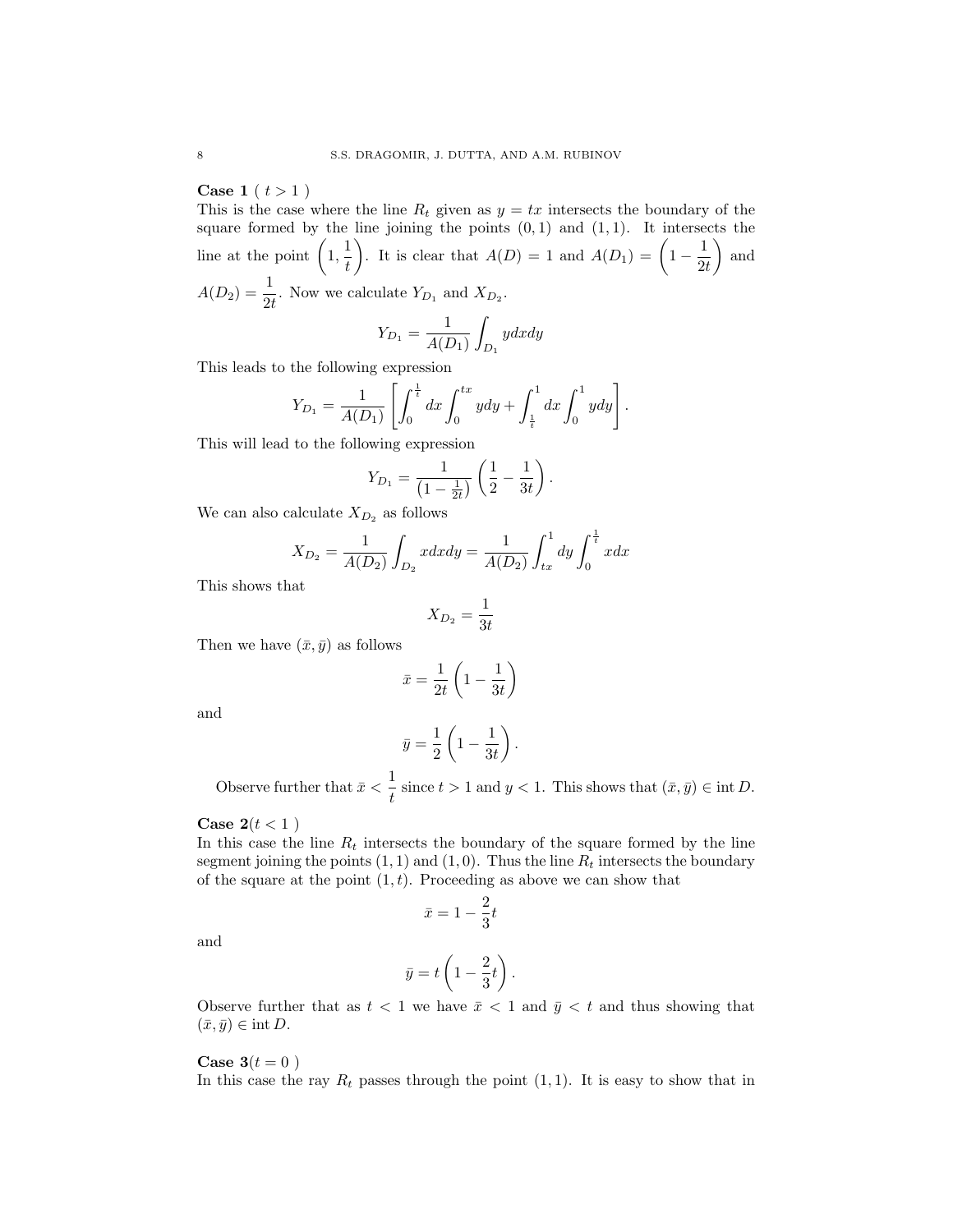this case  $\bar{x} = \frac{1}{2}$  $\frac{1}{3}$  and  $\bar{y} = \frac{1}{3}$  $\frac{1}{3}$ .

Also it is interesting to note that in both the cases  $t > 1$  and  $t < 1$  we see that both  $\bar{x} \to \frac{1}{3}$  $rac{1}{3}$  and  $\bar{y} \rightarrow \frac{1}{3}$  $\frac{1}{3}$  when  $t \to 1$ .

We can describe the set  $Q_m(D)$  as the union of two parabolas here. Then we shall have the corresponding inequality.

**Example 5.4.** We shall now consider the case where the set  $D$  is the part of the unit disc is in the first quadrant (i.e.,  $\mathbb{R}^2_+$ ). Let  $R_t$  define the ray given by the line  $y = tx$ ,  $t > 0$ . This ray obviously passes through the interior of the unit circle. This ray intersects the boundary of the unit disc at a point  $(x_0, y_0)$  given as

$$
x_0 = \frac{1}{\sqrt{1+t^2}}
$$

and

$$
y_0 = \frac{t}{\sqrt{1+t^2}}.
$$

Let  $D_1$  be the part of the unit disc below the line  $y = tx$  and  $D_2$  be the part above it.

We shall first calculate  $A(D_1)$  and  $A(D_2)$ . Observe that  $A(D_1)$  is the sum of the triangle with vertex  $(0, 0), (x_0, 0)$  and  $(x_0, y_0)$  and the area under the circular arc, i.e.

$$
A(D_1) = \frac{1}{2} \frac{t}{\sqrt{1+t^2}} + \int_{\frac{1}{\sqrt{1+t^2}}}^{1} \sqrt{1-x^2} dx.
$$

This reduces to

$$
A(D_1) = \frac{\pi}{4} - \frac{1}{2} \arcsin\left(\frac{1}{\sqrt{1+t^2}}\right).
$$

Thus we have

$$
A(D_2) = \frac{1}{2}\arcsin\left(\frac{1}{\sqrt{1+t^2}}\right).
$$

Thus we can calculate  $\alpha$  and  $\beta$  as

(5.6) 
$$
\alpha = \frac{\frac{\pi}{4} - \frac{1}{2}\arcsin\left(\frac{1}{\sqrt{1+t^2}}\right)}{\frac{\pi}{4}}
$$

and

(5.7) 
$$
\beta = \frac{2}{\pi} \arcsin\left(\frac{1}{\sqrt{1+t^2}}\right).
$$

We shall now calculate  $Y_{D_1}$  and  $X_{D_2}$  as follows. Observe that

$$
Y_{D_1} = \frac{1}{A(D_1)} \int_{D_1} y dx dy
$$

This can be reduced to the following

$$
Y_{D_1} = \frac{1}{A(D_1)} \left[ \int_0^{\frac{1}{\sqrt{1+t^2}}} dx \int_0^{tx} y dy + \int_{\frac{1}{\sqrt{1+t^2}}}^1 dx \int_0^{\sqrt{1-x^2}} y dy \right].
$$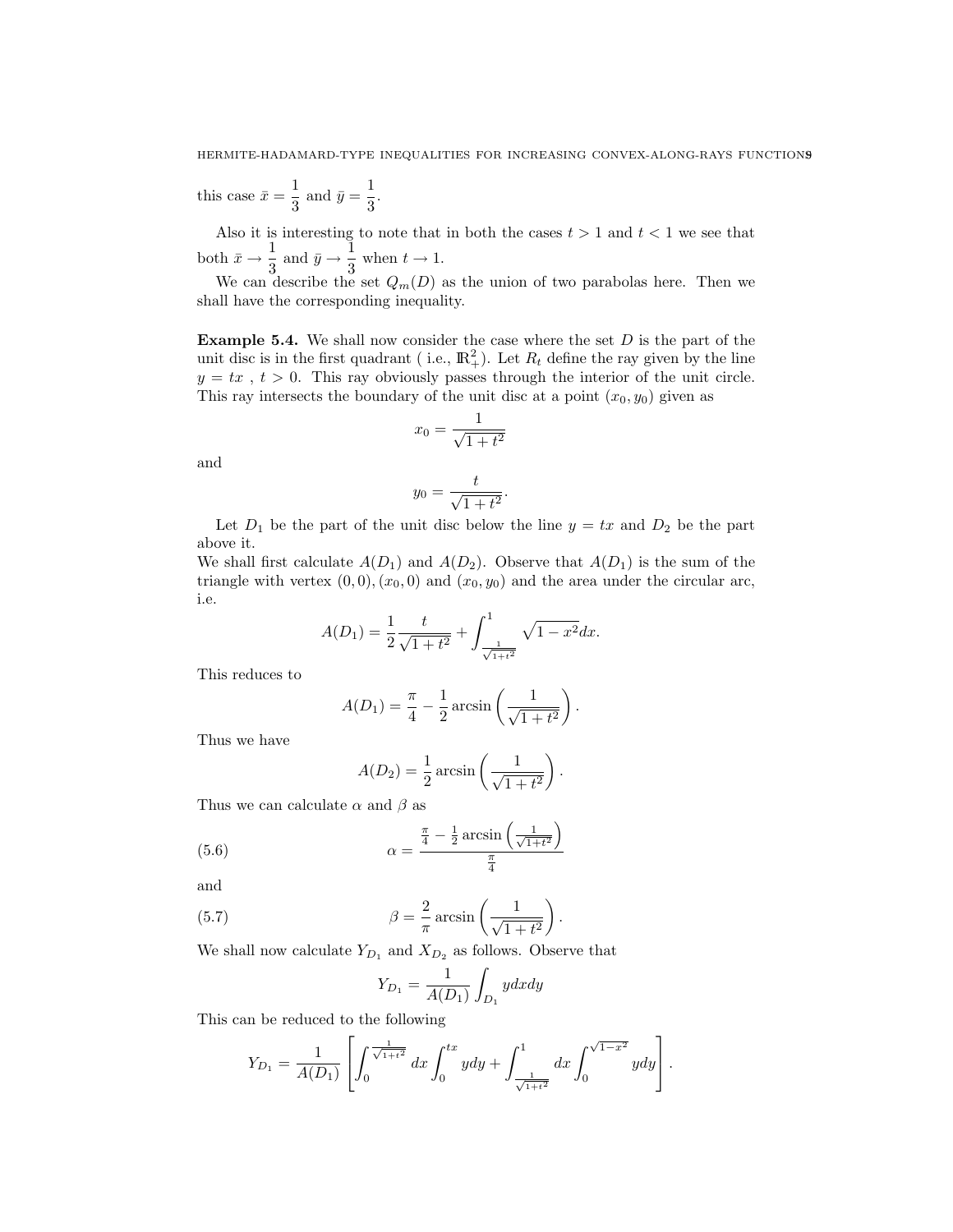Thus we have

(5.8) 
$$
Y_{D_1} = \frac{1}{\frac{\pi}{4} - \frac{1}{2}\arcsin\left(\frac{1}{\sqrt{1+t^2}}\right)} \left(\frac{1}{3} - \frac{1}{3}\frac{t}{\sqrt{1+t^2}}\right).
$$

We now calculate  $X_{D_2}$  as follows

$$
X_{D_2} = \frac{1}{A(D_2)} \int_{D_2} x dx dy
$$

This can be written as

$$
X_{D_2} = \frac{1}{A(D_2)} \left[ \int_0^{\frac{1}{\sqrt{1+t^2}}} x dx \int_{tx}^{\sqrt{1-x^2}} dy \right].
$$

This shows that

(5.9) 
$$
X_{D_2} = \frac{1}{\arcsin\left(\frac{1}{\sqrt{1+t^2}}\right)} \left(\frac{1}{3} - \frac{1}{3} \frac{t}{\sqrt{1+t^2}}\right).
$$

Now noting the values of  $\alpha$ ,  $\beta$ ,  $Y_{D_1}$  and  $X_{D_2}$  from (5.6), (5.7), (5.8) and (5.9) respectively we have

(5.10) 
$$
\bar{x} = \frac{4}{3\pi t} \left( (t+1) - \sqrt{t^2 + 1} \right)
$$

and

(5.11) 
$$
\bar{y} = \frac{4}{3\pi} \left( (t+1) - \sqrt{t^2+1} \right).
$$

Now observe that, since  $t > 0$ , we have

$$
0 < (t+1) - \sqrt{t^2 + 1} < 1.
$$

This clearly shows that  $\bar{x} > 0$  and  $\bar{y} > 0$  and further  $\bar{x}^2 + \bar{y}^2 < 1$ . Thus  $(\bar{x}, \bar{y}) \in \text{int } D$ . Let us consider the case  $t = 1$  and thus we have

$$
\bar{x} = \bar{y} = \frac{8}{3\pi} \left( 1 - \frac{1}{\sqrt{2}} \right)
$$

Eliminating t from (6.6) and (6.7) we have that the points  $(\bar{x}, \bar{y})$  lie on a curve which can be implicitly expressed by the equation

(5.12) 
$$
\frac{9}{16}\pi y^4 - \frac{3}{2}\pi y^3 - \frac{3}{2}\pi xy^2 + 2xy = 0.
$$

Observe that  $(x, y) = (0, 0)$  satisfies the above equation and hence the curve can be thought of entering the region  $D$  at the point  $(0, 0)$ .

### **REFERENCES**

- [1] S.S. DRAGOMIR and C.E.M. PEARCE, Selected Topics on Hermite-Hadamard Inequalities and Applications, RGMIA Monographs, Victoria University, 2000. [ONLINE: http://rgmia.vu.edu.au/monographs]
- [2] S.S. DRAGOMIR and C.E.M. PEARCE, Quasi-convex functions and Hadamard's inequality, Bull. Austral. Math. Soc., 57 (1988), 377-385.
- [3] S.S. DRAGOMIR, J.E. PEČARIĆ and L.E. PERSSON, Some inequalities of Hadamard type, Soochow J. of Math., 21 (1995), 335-341.
- [4] P.M. GILL, C.E.M. PEARCE and J.E. PEČARIĆ, Hadamard's inequalities for  $r$ -convex functions, J. Math. Anal. Appl., 215 (1997), 461-470.